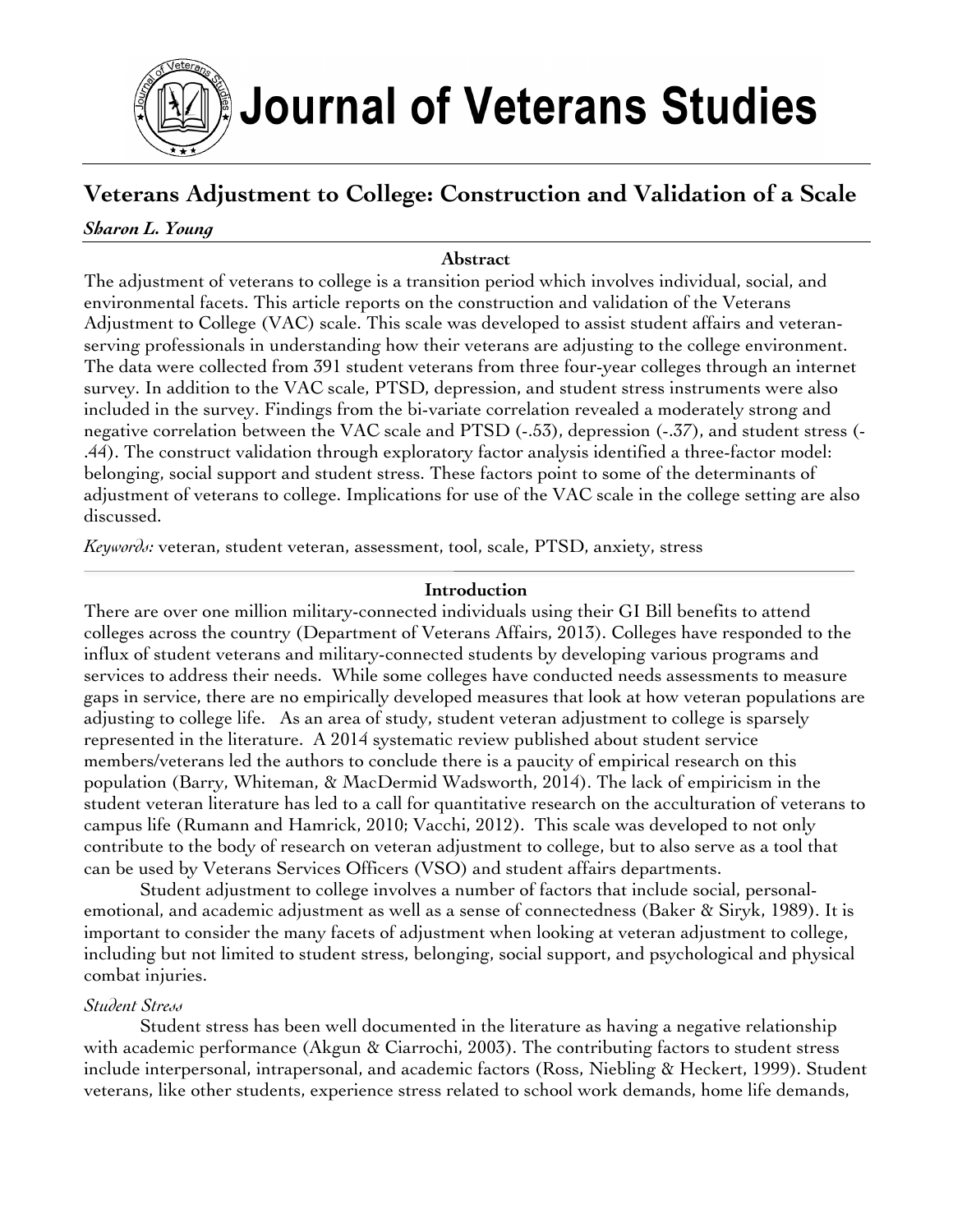and internal struggles. The stress experienced by veterans can also be specific to their experiences in the military. A significant proportion of veterans on campus experience cognitive, psychological, and physical wounds from deployments acting as intrapersonal stressors that result in student stress (Smith-Osborne, 2009). Some veteran stressors are both somatic and psychological; for example, sleep disorders are often an ignored intrapersonal stressor that is prevalent in veterans (Capaldi, Guerrero, & Killgore, 2011). Veterans are also subject to interpersonal stressors such as working alongside younger, civilian classmates or having relationship problems related to post-deployment adjustment (Norman et al., 2015).

College is a stressful time for all students; veterans however, experience a unique set of stressors on campus. Student veterans often have academic and social challenges related to the time that has elapsed since they graduated high school. When compared to traditional students, veterans are older and can be uncomfortable learning in a classroom with much younger civilian peers (Osborne, 2014). The lack of discipline in civilian classrooms can represent a breach of cultural norms for veterans, making the learning environment more stressful. Veterans returning from a military career or from combat will experience organizational stress both in the classroom and on the campus as they negotiate the university bureaucracy.

The Person-Environment Fit Approach is a model that describes the causes of organizational stress. This model is based on the work of Lewin (1935) and Murray (1938) and describes how stress is the result of a mismatch between the person and the environment. There are many interpretations of this model. The iteration which best applies to student veterans describes the relationship of the environmental supply to the personal motives, goals and values of the person (Edwards & Cooper, 1990). Veterans often come to campus carrying the cultural values from their military lives. Their motives and goals are shaped by their mission-driven military experiences. The university environment is markedly different than the military environment in structure, hierarchy, process, and purpose. The day-to-day life of a student is fundamentally different from the life of a service member. The mismatch between the student veteran value structure and the university environment can result in strain. The strain or stress results from the student veteran using the lens of military values to evaluate the academic learning and social environment. The greater the disconnect is between the personal goals and values of the veteran and the environment, the higher degree of stress the veteran will experience. Ameliorating this disconnect, for many veterans, are the skills and values gained from military experience such as confidence, maturity, and self-reliance, which can reduce a stressful transition to the academic environment (Livingston, Havice, Cawthon & Fleming, 2011).

The evidence of the dissonance between the person and the environment can be found throughout the literature related to student veteran transition. Being accustomed to the interdependence of military life, college can be a solitary and disordered environment for a veteran. This dissonance can be further complicated for members of the National Guard or Reserves who continue to serve and redeploy during their college years. Rumann and Hamrick (2010) noted military students experience role incongruities by trying to negotiate the civilian and military worlds. This is further complicated when combat veterans have anxiety about returning to college while still dealing with residual combat stressors. According to Cole and Kim (2013) 62 percent of veterans are first-generation college students, which is a risk factor for academic achievement. First-generation college students are less prepared for academic rigor, have less knowledge of college processes, and have lower educational goals (Engle, 2007). These struggles can translate into lower GPAs for veterans (Durdella & Kim, 2012) or academic struggles that lead to drop outs or stop-outs from higher education.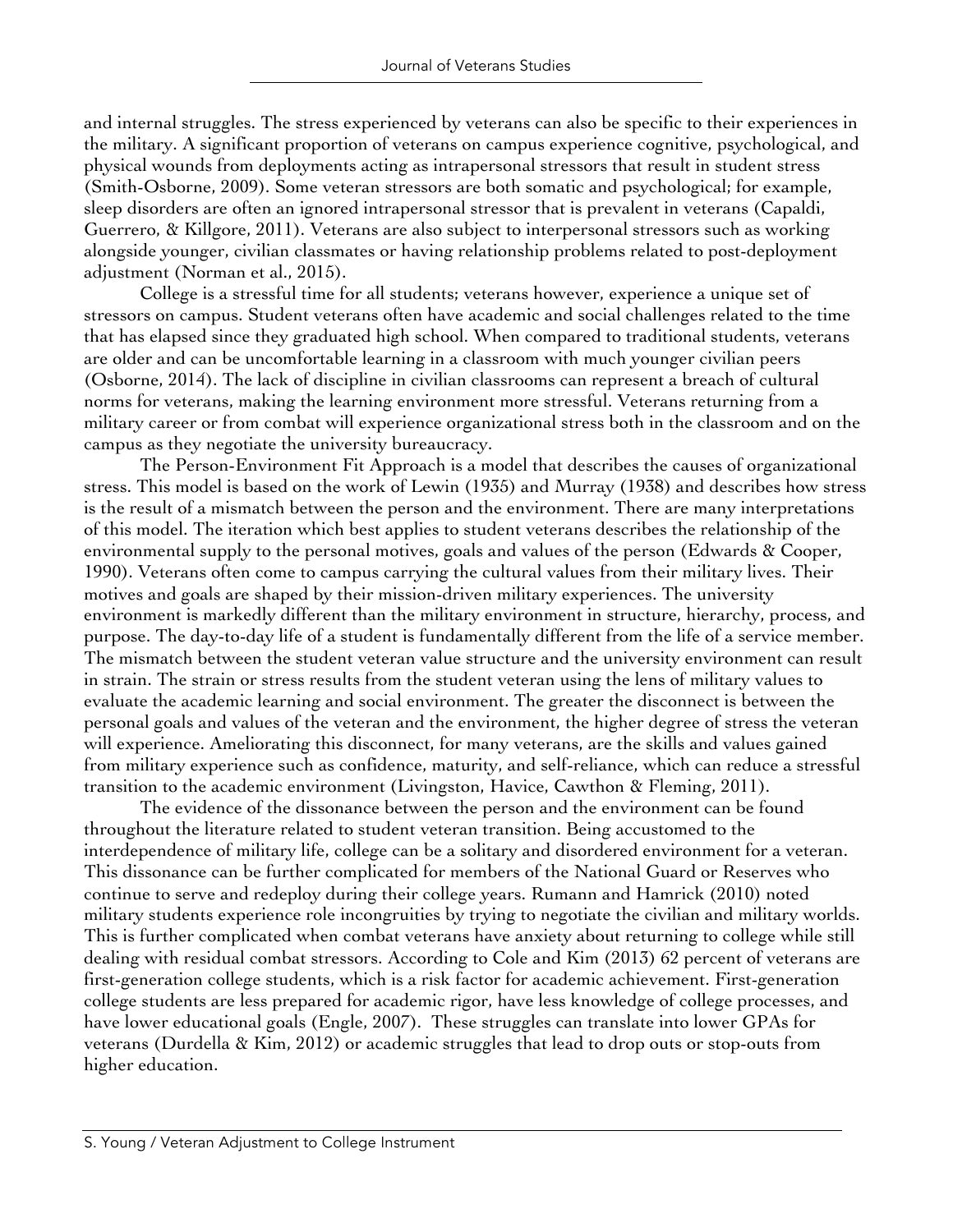#### *Belonging*

Durdella and Kim (2012) reported veterans having less of a sense of belonging on campus than civilian students. Student veterans differ from the typical undergraduates in both age and life experiences. The age difference and lack of seriousness of undergraduate classmates are a source of frustration to some student veterans (Steele, 2010). Like other non-traditional students, veterans are less engaged on campus and are more likely to have the responsibility for a spouse and children (Cole & Kim, 2013). Civilian students can have trouble connecting to veterans whose military service is a source of misunderstanding for them (Rumann & Hamrick, 2010). Having military-related PTSD predicts an even lower sense belonging on campus (Elliot, Gonzalez, & Larsen, 2011). Also, unlike their civilian counterparts, veterans are more likely to feel a sense of belonging from campus administrators and connect more with faculty members (Cole and Kim, 2013).

#### *Social Support*

Social support has been well studied in both active-duty military and veteran populations (Guay, Billette & Marchand, 2006). Social support has been found to mitigate the effects of PTSD, psychological distress, loneliness, and depression (Elliot, Gonzalez, & Larsen, 2011; Guay, Billette & Marchand, 2006; Pietrzak, Johnson, Goldstein, Malley & Southwick, 2009). Within military culture, there is a formal and informal support system that provides clear and consistent social, medical, and psychological support. In the military, families are supported through established organizations such as the Army's Family Readiness Group and they connect through shared experiences and shared tasks (Di, 2008). Every branch of the military espouses the ethos of "we take care of our own" institutionalizing the social support safety net of the armed forces (Blaisure, 2012). Transitioning from the supportive environment of the military to the unknown environment of college can create a social support vacuum for the veteran. This lack of support may lead veterans to seek out other veterans akin to establishing a new *military unit* on campus (Livingston, Havice, Cawthon & Fleming, 2011; Rumann & Hamrick, 2010).

#### *Combat Injuries on Campus*

There are many factors that contribute to the adjustment from military life to campus. It is important to recognize that veterans may be managing both psychological and physiological injuries from military service. Student veterans are more likely to experience mental health issues and have a greater propensity for self-harm than non-veteran students (Blosnich, Kopacz, McCarten, & Bossarte, 2015). Combat-related psychological injuries, like PTSD, have been linked to greater alienation on campus, physical fighting, problem drinking, suicide attempts, and lower GPAs in student veterans (Barry, Whiteman, & MacDermid Wadsworth, 2012; Elliot, Gonzalez, & Larsen, 2011; Rudd, Goulding, & Bryan, 2011; Widome et al., 2011). There are also many physical manifestations of combat that impact classroom learning and campus life. Sensory impairments, such as hearing loss or tinnitus, could result in difficulties in classroom learning and participation in group discussions. Physical injuries, such as back injuries and amputations, can impact the student's ability to complete tasks in laboratory settings or to sit in a classroom for long periods of time (Church, 2009). Blast-related Traumatic Brain Injury (TBI) can present learning challenges as it may impact memory, thinking, attention, and could include a cadre of physiological and psychological symptoms (Defense and Veterans Brain Injury Center, 2016). The complexity of combat injuries creates an additional burden on student veterans. Adapting to college becomes even more cumbersome if classes are missed for V.A. appointments or if veterans have to apply for accommodations through the university's disabilities office.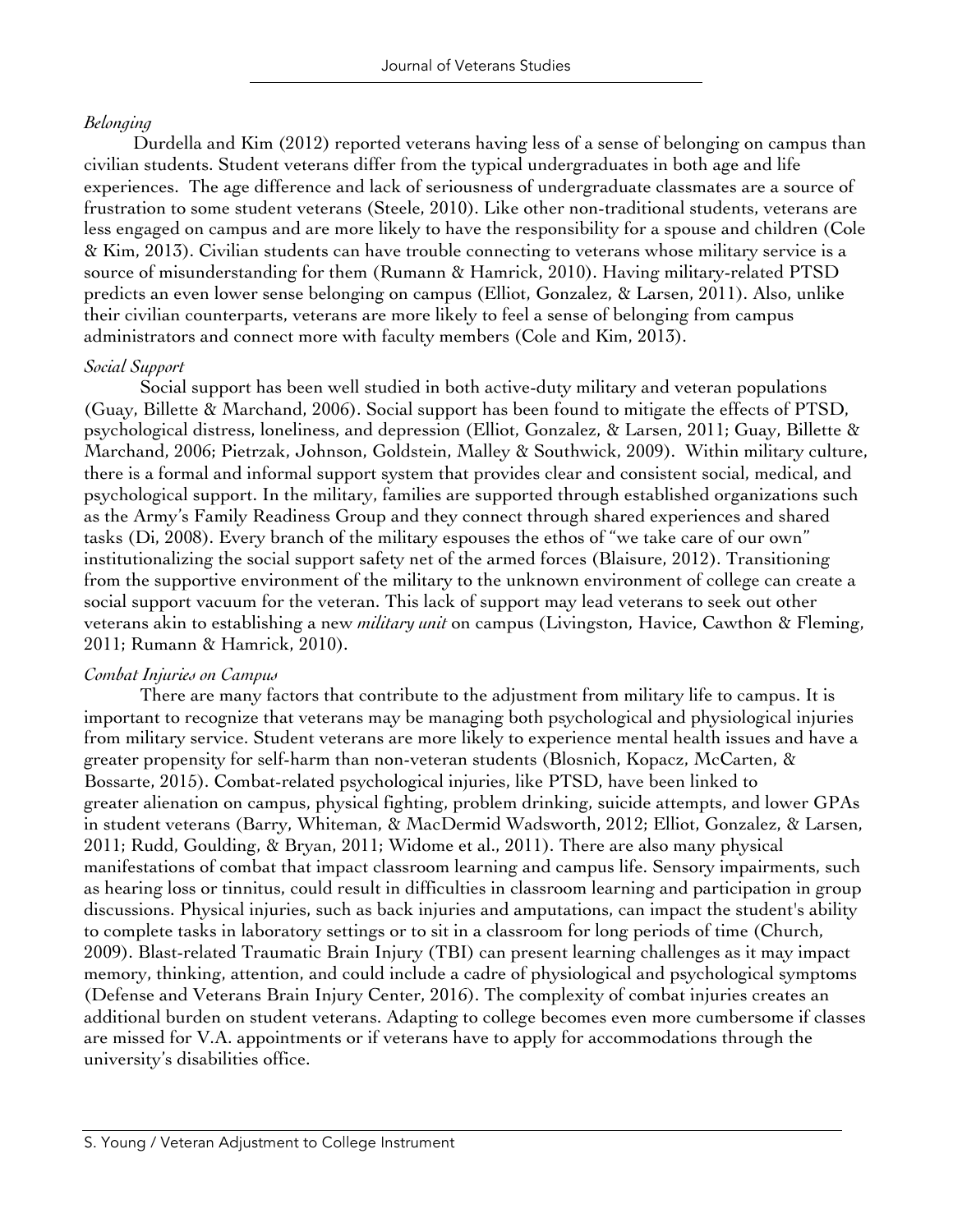#### **Methods**

#### *Scale Development*

The Veteran Adjustment to College (VAC) scale was designed to help college administrators and veteran service officials understand how well their students are doing on their campuses. This scale was developed in conjunction with student veteran groups and experts in the field using a modified concept mapping approach (Kane and Trochim, 2007). The items in the scale are based on the input from a focus group of Post-9/11 veterans attending a state university who responded to the prompt: "What was a challenge for you in adjusting to college?" and "What was helpful in your transition to college?" All of the responses from the students were recorded and compiled to create an instrument where each response was rated by focus group participants using a Likert scale of importance. The highest scoring responses were then selected to become the basis of the original 16 scale items. This methodology allowed each scale item to directly reflect the challenges noted by student veterans.

To further refine the scale, each item was reviewed by a panel of six veterans' services experts that included student veterans in graduate programs. This panel looked at the appropriateness and completeness of the contents, adjusted the wording of the items, and suggested omitting repetitive items. Adjustments were made to each item that reflected the campus experience and military cultural understanding of the panelists. The panelists also reviewed the scale for face and content validity. The resulting scale of the veteran adjustment to college had 13 items, with a five-point agreement Likert scale (See Appendix A). The scale was developed to be brief due to the possibility of survey fatigue in military populations. This scale has four negatively worded items to avoid response set bias.

#### *Participants*

The sample of 391 students was drawn from three public universities from three geographic areas in the United States. The mean age of the sample was 31.3, with 74% male participants. The sample was roughly demographically similar to that of the armed forces population with the exception of females. The percent of females in the study is higher than their counterparts in the armed forces (15%) (Department of Defense, 2013). Approximately 74% of participants reported they were Caucasian, 16% Latino, 6% Black, 5% multi-racial, 3% Asian, and 2% Native American. One third of respondents stated they were combat veterans and 20% were still serving in the military (18% National Guard/Reserves and 2% Active Duty). Half of this sample was either married (41%) or divorced (11%). The majority (65%) of participants were undergraduate upperclassman. 18.6% of the participants met the criteria for PTSD using the PTSD Checklist-Military (Bliese, 2008), which was included in this survey. The mean number of months reported as deployed was 11.3, in those reporting to be combat veterans, the mean was 16.4. Roughly one third (32.6%) of the participants scored from moderately to severely depressed using the Patient Health Questionnaire -9 (Lowe, Kroenke, Herzog & Grafe, 2004).

| Variable        | N/Mean | $\partial_{\!\! n}$ |
|-----------------|--------|---------------------|
| Age (mean)      | 31.3   |                     |
| Gender (male)   | 291    | 74.4                |
|                 |        |                     |
| Race/ Ethnicity |        |                     |
| Caucasian       | 289    | 73.9                |
| Black           | 23     | 5.9                 |
| Latino          | 64     | 16.3                |

#### **Table 1: Demographics of Sample (n=391)**

S. Young / Veteran Adjustment to College Instrument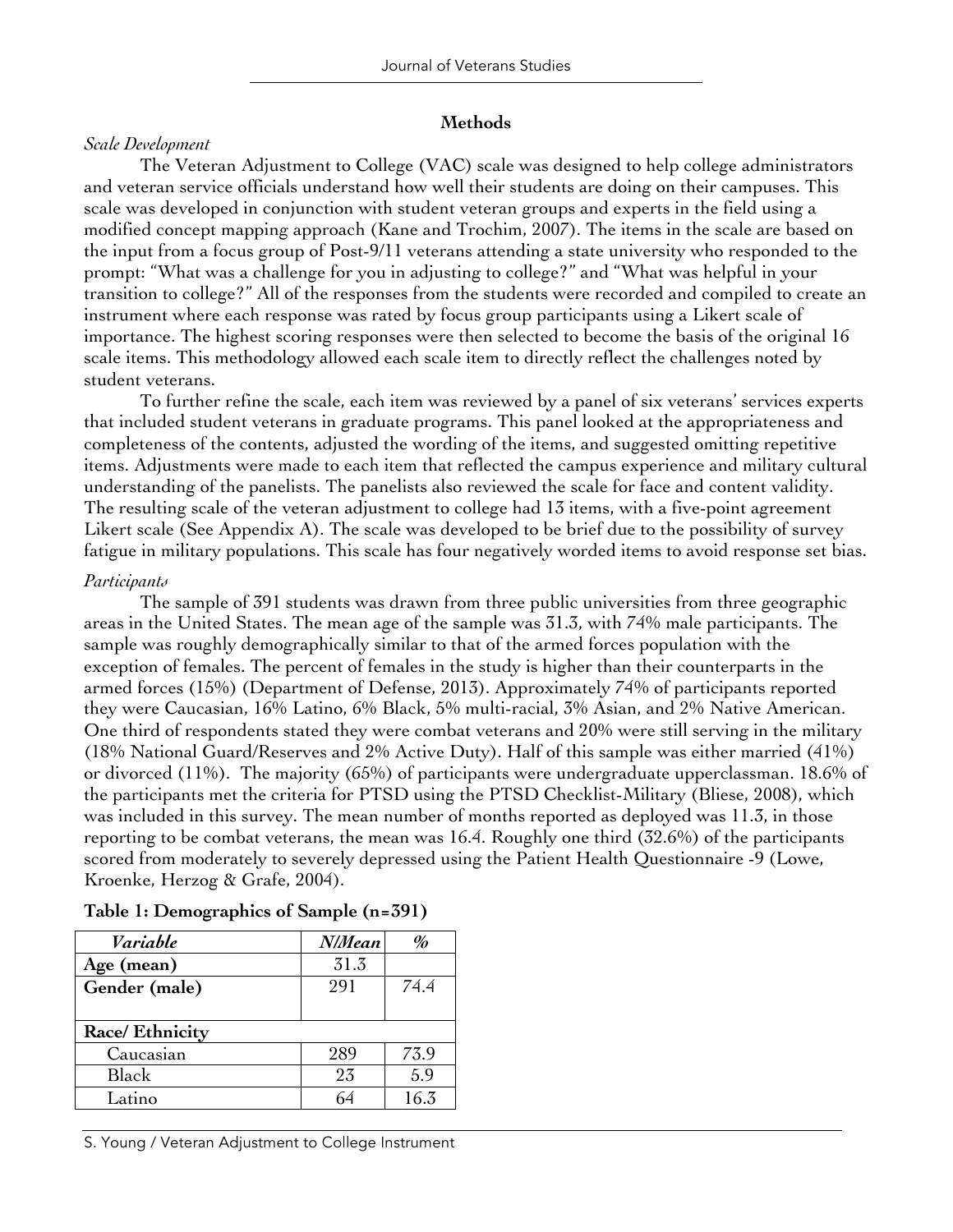| Multi-racial            | 21  | 5.3  |  |  |  |
|-------------------------|-----|------|--|--|--|
| Asian                   | 10  | 2.5  |  |  |  |
| Native American         | 6   | 1.5  |  |  |  |
| <b>Military Service</b> |     |      |  |  |  |
| National Guard/         | 72  | 18.4 |  |  |  |
| Reserves                |     |      |  |  |  |
| <b>Active Duty</b>      | 8   | 2.0  |  |  |  |
| Combat Veteran          | 127 | 32.4 |  |  |  |
| Veteran                 | 238 | 60.9 |  |  |  |
| Household               |     |      |  |  |  |
| Single                  | 176 | 45.0 |  |  |  |
| Married or DP           | 162 | 41.4 |  |  |  |
| Divorced                | 42  | 10.7 |  |  |  |
| Separated               | 7   | 1.8  |  |  |  |
| Year in School          |     |      |  |  |  |
| Freshman                | 23  | 5.9  |  |  |  |
| Sophomore               | 50  | 12.8 |  |  |  |
| Junior                  | 99  | 25.3 |  |  |  |
| Senior                  | 157 | 40.2 |  |  |  |
| Graduate School         | 59  | 15.1 |  |  |  |
|                         |     |      |  |  |  |

#### *Procedure*

 Data were collected from three public universities, one from the Northeast, one from the Midwest, and one from the South. Approvals were received by the Institutional Review Boards of all three universities prior to data collection. Links to the survey were sent via email through the GI Bill list and student veteran lists at the three universities. Following a modified version of the Tailored Design Method (Dillman et al., 2009), three subsequent emails were sent weekly after the initial email asking for study participants. Participants were allowed to opt out of receiving weekly emails about the study. In addition to the emails, flyers were posted in the veteran lounges and other areas where veterans gather at each university to remind them to check their emails for the study invitation. The survey included some demographic items, the Veterans Adjustment to College Scale, the PTSD Checklist-Military, the Student Stress Scale, and the Patient Health Questionnaire (PHQ-9) was used to measure depression for a total of 54 items on the entire survey.

#### *Measurement Scales*

**Veteran Adjustment to College Scale.** This scale was developed for this study to describe the unique experience of transitioning from military life to the college experience. As a construct, *veteran adjustment to college* (VAC) is defined as the perception of belonging in college and the degree to which the veteran feels support as a college student. There have been no published scales that have captured this construct. This 13-item scale is scored with a five point Likert scale ranging from *strongly disagree* to *strongly agree* (See Appendix A). Possible scoring range is 13-65, with reverse scored items: 1, 3, 5, and 11. Higher scores are indicative of greater adjustment to college. The Cronbach's alpha for this scale was 0.82 in this study meaning that this scale has good internal validity and practitioners can trust the consistency of this scale to accurately measure participant adjustment to college.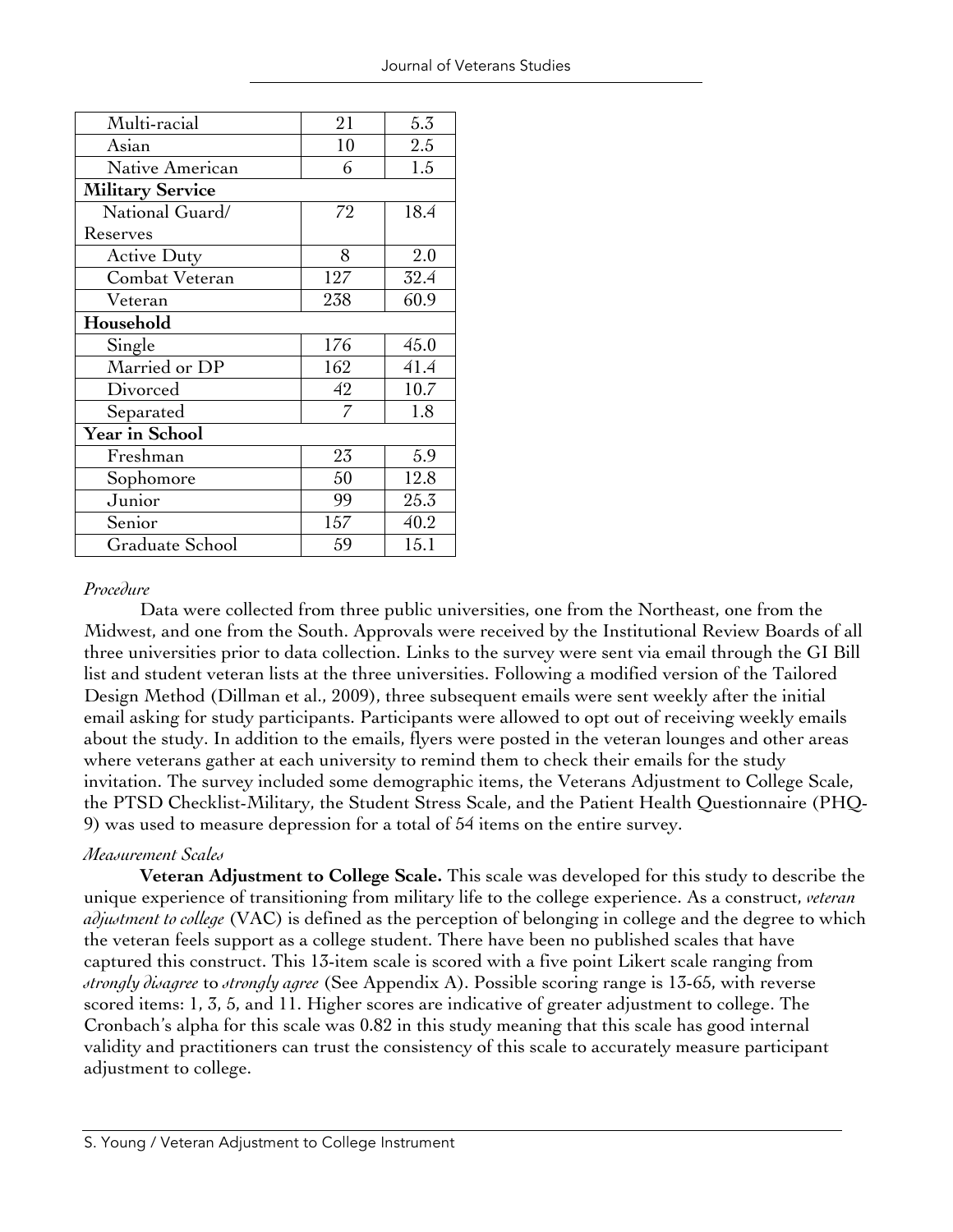**PTSD Checklist-Military Version (PCL-M).** This commonly used instrument measures PTSD in military populations. There are items that are specific to military life ("repeated, disturbing memories, thoughts, or images of a stressful military experience"). It has 17 items which are scored on a 5-point Likert scale with  $5 =$  "extremely" and  $1 =$  "not at all" and a possible range of 17–85. Higher scores indicate a greater severity of PTSD symptoms. A total symptom severity cut-off score of 50 was used for this research because in previous studies, using >50 scoring most accurately reflected the PTSD rate in military populations. (Terhakopian, Sinaii, Engel, Schnurr, & Hoge, 2008). Items on the PCL-M include: "having physical reactions (e.g., heart pounding, trouble breathing, sweating) when something reminded you of a stressful military experience?" and "feeling distant or cut off from other people?" The PCL-M had a Cronbach's alpha of 0.96 in this study, indicating the highest level of reliability.

**Patient Health Questionnaire – 9 (PHQ-9).** Depression was operationalized by the Patient Health Questionnaire – 9 items (PHQ-9). The PHQ-9 is a widely used, well-validated instrument originally designed to screen for depression (Lowe, Kroenke, Herzog, & Grafe, 2004). The scored items are on a 4-point Likert scale ranging from 0 = "Not difficult at all" to 3 = "Extremely difficult." The possible range is 0 to 27 with scores of 5, 10, 15, and 20 representing mild, moderate, moderately severe, and severe depression respectively. Examples of PHQ- 9 items are: "little interest or pleasure in doing things," "trouble concentrating on things, such as reading the newspaper or watching television," and "thoughts that you would be better off dead or of hurting yourself in some way." The PHQ-9 had a Cronbach's alpha of 0.80 in this study.

**College Student Stress.** This 7-item scale is a brief questionnaire that measures the perceived stress of student's adjustment to college. This scale has not been tested on student veterans until this study, but on a sample of college freshmen, it had an internal consistency ( $\alpha$ ) of 0.81. This scale fits a two-factor model, the first factor is academic concerns and the second factor is the ability to attain goals and maintain control (Feldt & Koch, 2011). Following the prompt: "report how often each has occurred this semester using the following scale" seven items are scored on a Likert scale ranging from never (1) to very often (5). The items include: "felt anxious or distressed about academic matters," "questioned your ability to handle difficulties in your life," and "questioned your ability to attain your personal goals." The scoring range of this scale is  $7 - 35$ , with higher scores indicative of greater perceived stress. The Cronbach's alpha for college student stress in this study was 0.91.

#### **Results**

The data were cleaned and analyzed using SPSS Statistics 22. An Exploratory Factor Analysis was used to determine the factor structure of the scale. A Kaiser-Meyer-Olkin (KMO) measure of sampling adequacy and the Bartlett's test of sphericity were used to assess the appropriateness of factor analysis. The KMO should be 0.60 or above, and the chi-square value of Bartlett's test should be significant (Tabachnick & Fidell, 2001). This confirmed the adequacy of the sample: KMO =  $0.81$ ;  $\chi^2$  Barlett(78) = 1608.13,  $\rho$  < 0.001 indicating the data were appropriate for factor analysis.

The 13 VAC items were analyzed using the Principal Component Analysis method with Varimax rotation (see table 2). To select the number of factors, two criteria were utilized: eigenvalues greater than 1.0 and Cattell's (1966) scree test. Three factors with an eigenvalue higher than 1.0 were extracted, and the scree test confirmed this result. The three dimensions, labeled belonging, social support, and college stress, explained 57.8% of variance. Two items, 7 and 11, had cross-loadings higher than 0.30. If the ratio between item loadings is lower than 2, it should not be considered a pure marker of the factor. However, the item can be retained if the ratio is higher than 1.5 (Barbaranelli,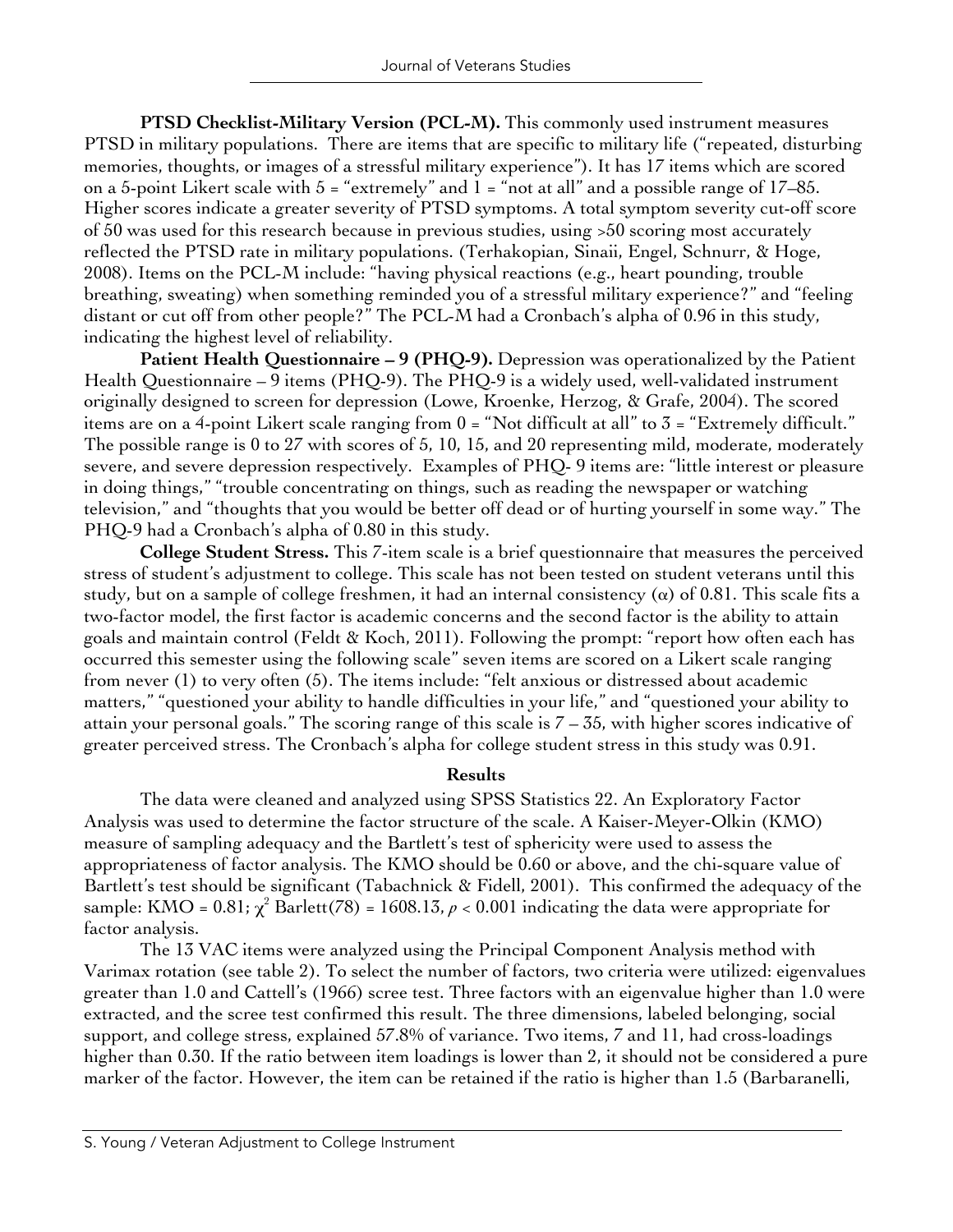2007). The ratio for item 7 was 1.33 so, the item was dropped. The ratio for item 11 was 1.94, so the item was retained as an indicator for factor 1 (Belonging).

| Table 2: Factor Structure of the Veteran Adjustment to College Scale                                                                         |      |              |      |  |  |
|----------------------------------------------------------------------------------------------------------------------------------------------|------|--------------|------|--|--|
|                                                                                                                                              |      | Factors      |      |  |  |
|                                                                                                                                              | 1    | $\mathbf{2}$ | 3    |  |  |
| $\alpha = 0.72$ *<br>Factor 1: Belonging                                                                                                     |      |              |      |  |  |
| 1. It bothers me when people on campus presume that my<br>experience in combat is something different than I actually<br>did while deployed. | .528 |              |      |  |  |
| 3. The immaturity of some of my classmates makes class more<br>difficult for me.                                                             | .766 |              |      |  |  |
| 5. Because of my military experience, I feel like I don't fit in<br>with students on my campus.                                              | .850 |              |      |  |  |
| 11. Coming from the military, it has been hard to adjust to<br>college.                                                                      | .528 |              | .347 |  |  |
| 13. Since coming to college, I have made friends with non-<br>veterans on campus.                                                            | .486 |              |      |  |  |
| $\alpha = 0.71$ *<br>Factor 2: Social Support                                                                                                |      |              |      |  |  |
| 2. My campus has a counselor or someone to talk to who                                                                                       |      | .854         |      |  |  |
| understands veterans.                                                                                                                        |      |              |      |  |  |
| 4. I have received assistance from someone on campus who<br>understands veterans.                                                            |      | .781         |      |  |  |
| 6. I feel like there is somebody on campus to talk to if I<br>needed help.                                                                   |      | .835         |      |  |  |
| Factor 3: Student Stress<br>$\alpha = 0.70^*$                                                                                                |      |              |      |  |  |
| 8. Since I have come to college, I have received the time                                                                                    |      |              |      |  |  |
| management or study skills I need.                                                                                                           |      |              | .608 |  |  |
| 9. I feel I have enough support in balancing my family, work<br>and school responsibilities.                                                 |      |              | .653 |  |  |
| 10. I feel prepared to handle the workload in my classes.                                                                                    |      |              | .824 |  |  |
| 12. The military has prepared me to handle the stress and                                                                                    |      |              | .682 |  |  |
| responsibility of college.                                                                                                                   |      |              |      |  |  |
| Omitted item                                                                                                                                 |      |              |      |  |  |
| 7. Since I have come to college, I feel I have received enough                                                                               |      |              |      |  |  |
| support in my transition from the military to college.                                                                                       | .382 | .545         | .408 |  |  |
| Exploratory Factor Analysis using Principal Component Analysis using Varimax                                                                 |      |              |      |  |  |
| rotation.                                                                                                                                    |      |              |      |  |  |
| *Cronbach alpha for each factor.                                                                                                             |      |              |      |  |  |

In table 2 (above) belonging (Factor 1) accounted for 29.6% of the total variance, while social support (Factor 2) accounted for 16.7%, and college stress (Factor 3) for 11.9% of the total variance. Belonging represents how well the student veteran perceives that they fit in with campus socially and how they feel they have adjusted to the college environment from the military. Social support reflects the veteran's feeling of receiving support and understanding from people on campus. College stress is the ability to handle the course work through time management and responsibility. As a measure of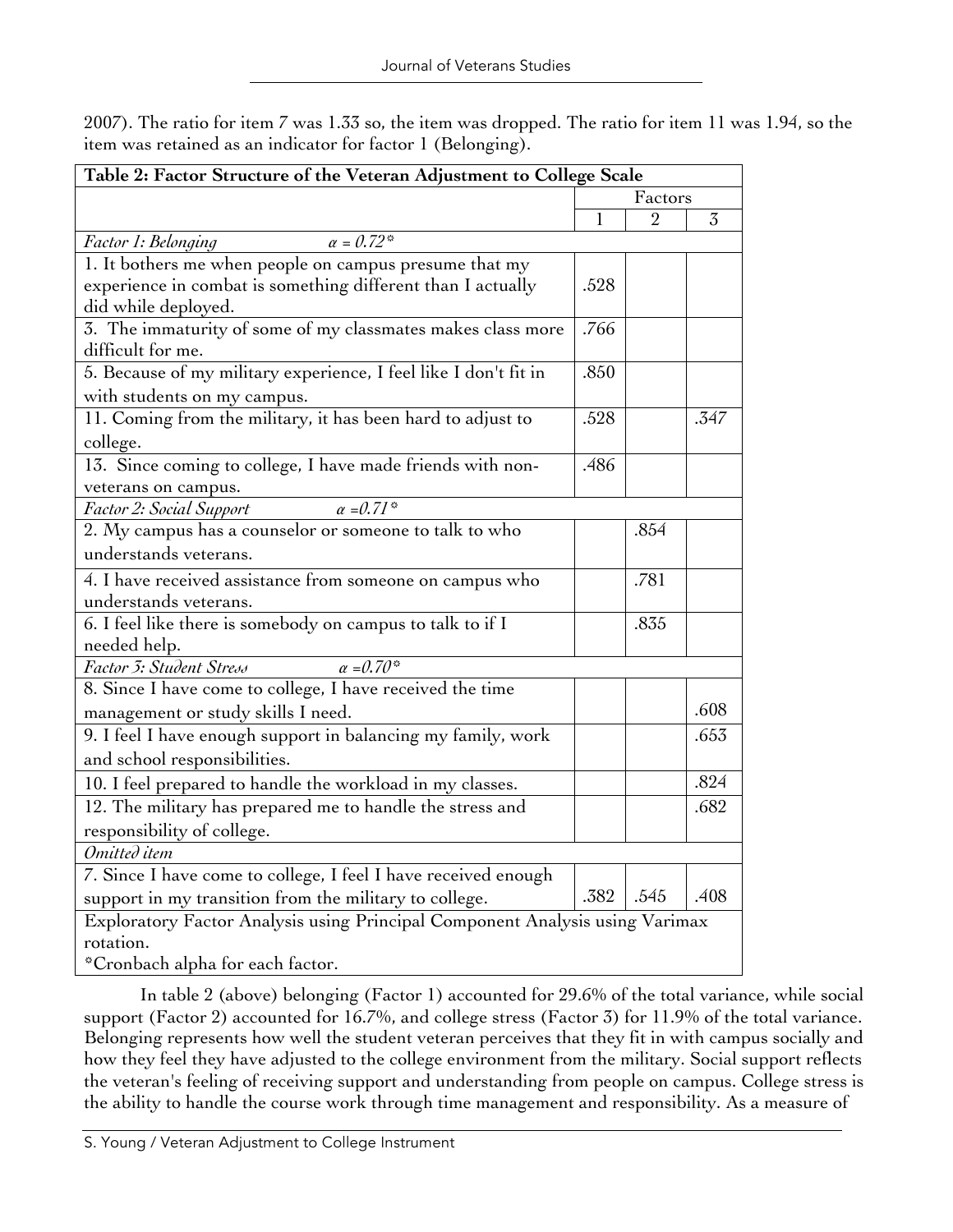reliability, the internal consistency of each factor was examined by computing Cronbach's alphas. Belonging had a Cronbach's alpha value of 0.72, social support was 0.80, and college stress was 0.71. Inter-item correlations are considered acceptable when the Cronbach's alpha value is 0.70 or higher (Kline, 2000).

Bivariate correlations were run to examine the relationship between the VAC Scale and mental health scales (see table 3 below). The correlations also addressed the relationships between the latent factors of the VAC scale and the participant's mental health. The correlations between the VAC and mental health measures indicate a moderately strong and negative correlation between the VAC scale and PTSD (-.53), depression (-.37), and student stress (-.44). There were also moderately strong and negative correlations between belonging (Factor 1), and PTSD (-.53), depression (-.37), and student stress (-.41). Slightly weaker but significant correlations were found between student stress (Factor 3) and PTSD (-.37) and depression (-.33). Not surprisingly, a moderate correlation was found between student stress and the student stress measure (-.45). There were essentially no correlations between social support and any of the factors in the scale.

# **Table 3: Bivariate correlations of mental health variables and factor structure**

|                                                                              |                              |                                            | 2 $3$ 4                                                                  | $5^{\circ}$ | 6             |  |
|------------------------------------------------------------------------------|------------------------------|--------------------------------------------|--------------------------------------------------------------------------|-------------|---------------|--|
| 1. VAC                                                                       |                              |                                            |                                                                          |             |               |  |
| 2. PTSD                                                                      | $-.53\degree$                |                                            |                                                                          |             |               |  |
| 3. Depression                                                                | $-.37^{\circ}$ $.59^{\circ}$ |                                            |                                                                          |             |               |  |
| 4. Student Stress                                                            |                              | $-.44^{\circ}$ $.56^{\circ}$ $.48^{\circ}$ |                                                                          |             |               |  |
| 5. Factor 1 Belonging .78° -.53° -.37° -.41°                                 |                              |                                            |                                                                          |             |               |  |
| 6. Factor 2 Support $.61^{\circ}$ $-.18^{\circ}$ $-.06$ $-.06$ $.15^{\circ}$ |                              |                                            |                                                                          |             |               |  |
| 7. Factor 3 Stress                                                           |                              |                                            | $.74^{\circ}$ $-.37^{\circ}$ $-.33^{\circ}$ $-.45^{\circ}$ $.37^{\circ}$ |             | $.31^{\circ}$ |  |

\* Correlation is significant at the .01 level.

### **Discussion**

To date, there are no published scales that measure veteran adjustment to college. This scale was developed to help higher education professionals better understand how veterans are adjusting to the college environment. The scale was intentionally designed to be brief to allow for quick administration and to lessen survey fatigue on veterans. The three-factor 12-item scale demonstrated good internal reliability ( $\alpha$ =.82). The face and content reliability were established through a modified concept mapping approach and assessed by a panel of experts. The exploratory factor analysis uncovered a multidimensional scale with three factors: belonging, social support, and student stress. The VAC scores in this study negatively correlated with student stress and PTSD. This is expected as higher scores in the VAC scale indicate better adjustment.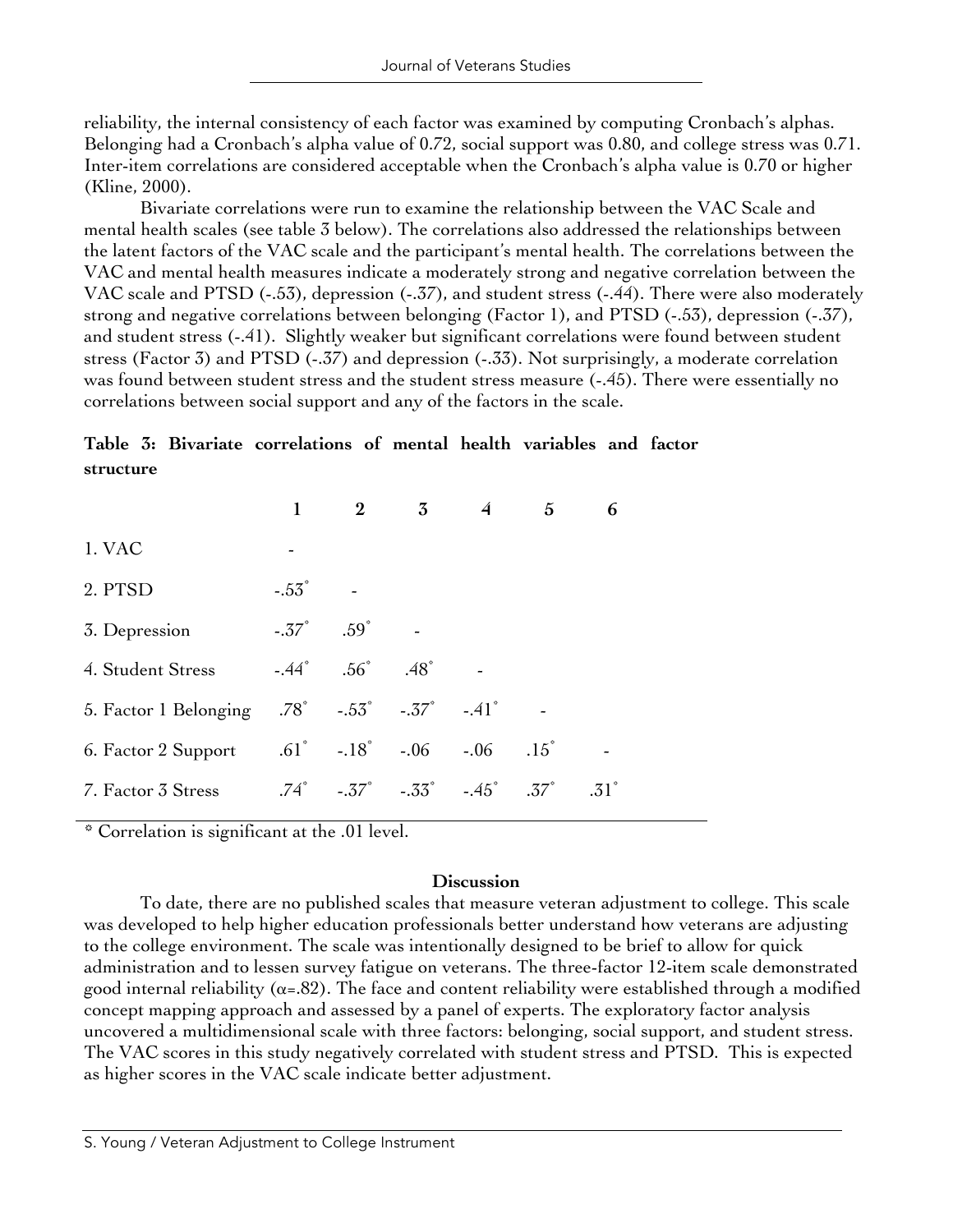Given the scale's moderate correlation with PTSD and student stress, the VAC scale might be predictive of student veteran distress. There was a statistically significant difference between the mean VAC scores among those who are above and below the cut off scores for both depression and PTSD. Mean VAC scores for those with PTSD (cut off = 50) and depression (cut off =11) were 37.4 and 38.1 respectively. This compares with the mean VAC scores for those below the cut off for PTSD ( $\bar{x}$ = 45.5) and depression ( $\bar{x}$ = 44.3). The VAC scores for subclinical populations were higher, indicating higher degree of adjustment to college. The mean VAC score for the entire sample of participants was 43.8. Given the data on VAC scores, it can be assumed that individuals scoring below 44 may be considered at risk for adjustment problems.

### **Limitations and Future Research**

One of the limitations of this study is the sample included only student veterans from fouryear public colleges. With a significant number of student veterans attending community college, 43% in one study (Radford, 2009), it would be informative to include student veterans attending twoyear institutions in subsequent studies. Another hurdle was the inability to calculate the response rate for the study. The email distribution lists consisted of each college's GI Bill recipient list. There are many dependents of military families using GI Bill benefits that would have received the email, but would not be invited to participate in the study. As in all email-based surveys, there is always nonresponse bias to consider. I attempted to offset this bias by offering participants a raffle for an iPad Mini as an incentive to complete the survey.

This was the first large-scale validation study of this instrument; it may be necessary to continue to test and refine it. One change that occurred from the exploratory factor analysis was the dropping of item seven ("Since I have come to college, I feel I have received enough support in my transition from the military to college.") This item was deleted because it cross-loaded over the three factors. In retrospect, I would also make changes to item one, "It bothers me when people on campus presume that my experience in combat is something different than I actually did while deployed." This item was originally "it bothers me when people ask me if I have killed someone." Perhaps a simpler compromise would be "It bothers me when people ask stupid questions about my military service." Additionally, item seven could be phrased, "have your time management or study skills 'improved'" instead of "have you 'received' these skills." This change would imply that the veteran was actively involved in improving his or her time management, instead of receiving it.

Future studies should further examine the scale and refine the work begun here. Research should involve a broader participant base, to include students from private institutions, community colleges, and colleges with small proportions of veterans. A confirmatory factor analysis or structural equation modeling on a broader and larger sample could provide additional support for the scale. Also, it would be important to examine the factors revealed in the exploratory factory analysis, belonging, social support, and student stress. Looking at how these factors impact GPA and retention would add to the understanding of student veterans.

# *Implementing this Instrument on Your Campus*

Overall, the Veteran Adjustment to College Scale offers a new way for college administrators to examine how well their student veterans are adjusting to college. This study has demonstrated that the scale has good reliability and validity as a three-factor instrument. Veterans' services officials may find this to be a helpful assessment tool for student veterans. Having a better understanding of the adjustment of our student veterans may lead to improvement of veteran's support programs and help to increase retention of veterans in college.

The VAC Scale can be used by veterans' services staff, student affairs professionals, and researchers examining veteran adjustment to college. The scale could be used by veterans' officials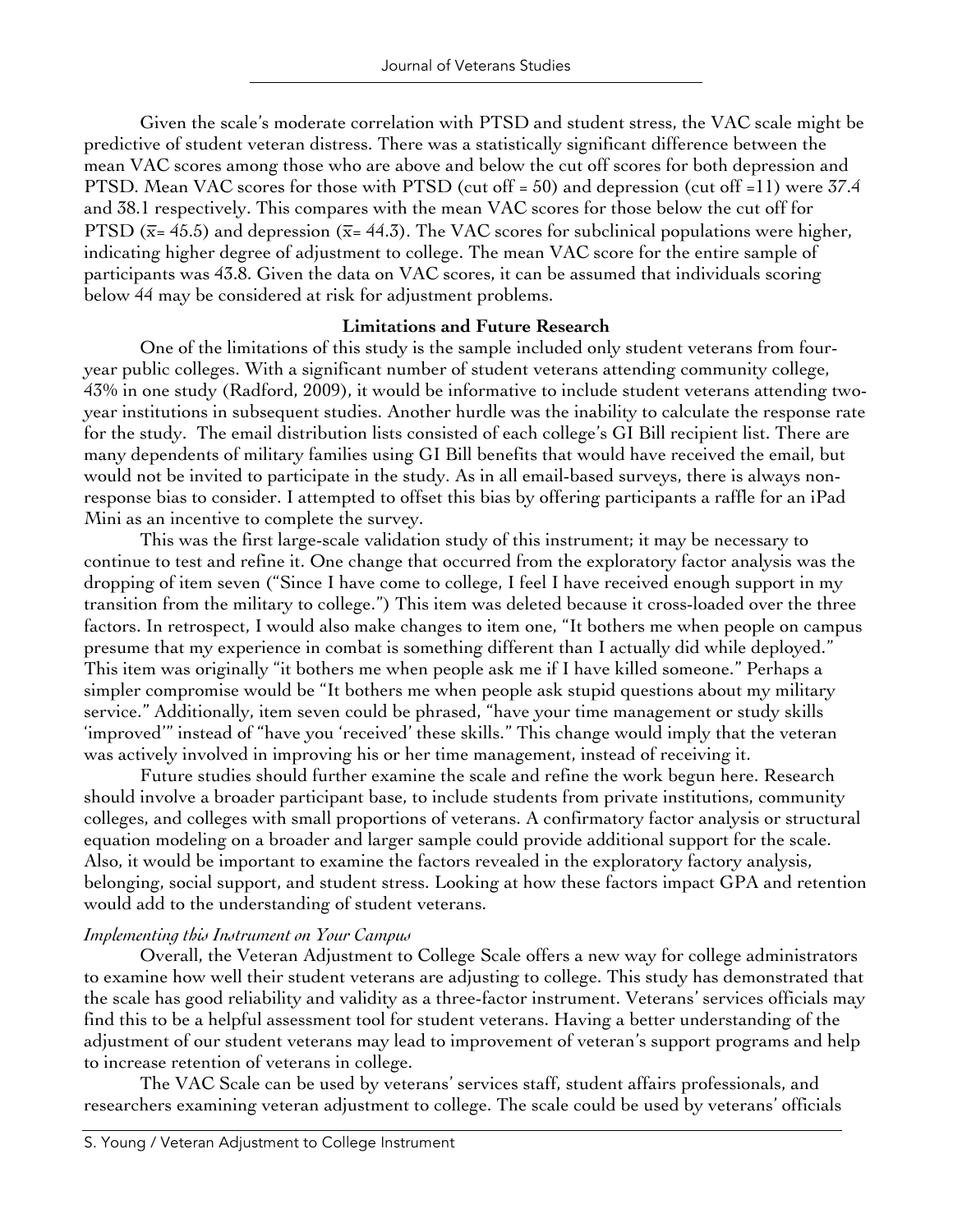during VA recertification visits to quickly gauge how well student veterans are adjusting to campus each year. It can also be used to measure how well an individual student is doing on campus. Because the items were developed largely by student veterans, the scale is not likely to contain questions that may be offensive or insensitive to veterans. The scale can be administered on paper or through web survey software to students. The score is calculated by adding the Likert scale scores for each question; with higher scores indicating better adjustment. Given the mean VAC score for participants in this study, student veterans scoring less than 44 may be at risk for adjustment difficulties.

Individual items on this scale can also help campus officials to determine areas of need on their campus. For example, if many students respond negatively to the item "I have received assistance from someone on campus who understands veterans," that may indicate a need for more supportive services or more military cultural trainings for campus staff. The scale can also highlight when there is a great deal of support for veterans on campus. The scale can also be used to guide discussions between veteran's officials and student veterans. As a tool, this scale can help underscore the need for veterans' services on campus and can help colleges and universities better tailor programs for veterans.

### **References**

- Akgun, S., & Ciarrochi, J. (2003). Learned Resourcefulness Moderates the Relationship between Academic Stress and Academic Performance. Educational Psychology: *International Journal of Experimental Educational Psychology, 23*(3), 287–294.
- Baker, R. W., & Siryk, B. (1989). *Student adaptation to college questionnaire manual.* Los Angeles, CA: Western Psychological Services.
- Barbaranelli, C. (2007). *Analisi Dei Dati: Tecniche Multivariate Per la Ricerca Psicologica e Psicosociale*. Milano, Italy: Led, Edizioni Universitarie di Lettere, Economia, Diritto.
- Barry, A. E., Whiteman, S., & MacDermid Wadsworth, S. (2014). Student Service Members/Veterans in Higher Education: A Systematic Review. *Journal of Student Affairs Research and Practice, 51*(1), 30–42.
- Barry, A. E., Whiteman, S., & MacDermid Wadsworth, S. (2012). Implications of posttraumatic stress among military affiliated and civilian students. *Journal of American College Health, 60*(8), 562–573.
- Bliese, P. D., Wright, K. M., Adler, A. B., Cabrera, O., Castro, C. A., & Hoge, C. W. (2008). Validating the Primary Care Posttraumatic Stress Disorder Screen and the Posttraumatic Stress Disorder Checklist with soldiers returning from combat. *Journal of Consulting and Clinical Psychology, 76*(2), 272–281. doi: 10.1037/0022-006x.76.2.272
- Blaisure, K. (2012). *Serving military families in the 21st century.* New York, NY: Routledge.
- Blosnich, J. R., Kopacz, M. S., McCarten, J., & Bossarte, R. M. (2015). Mental Health and Self-Directed Violence among Student Service Members/Veterans in Postsecondary Education. *Journal of American College Health,* 63(7), 418–426.
- Capaldi, V. F., Guerrero, M. L., & Killgore, W. D. (2011). Sleep disruptions among returning combat veterans from Iraq and Afghanistan. *Military Medicine, 176*(8), 879–888.
- Cattell, R.B. (1966). The scree test for the number of factors. *Multivariate Behavioral Research*, 1, 629– 637.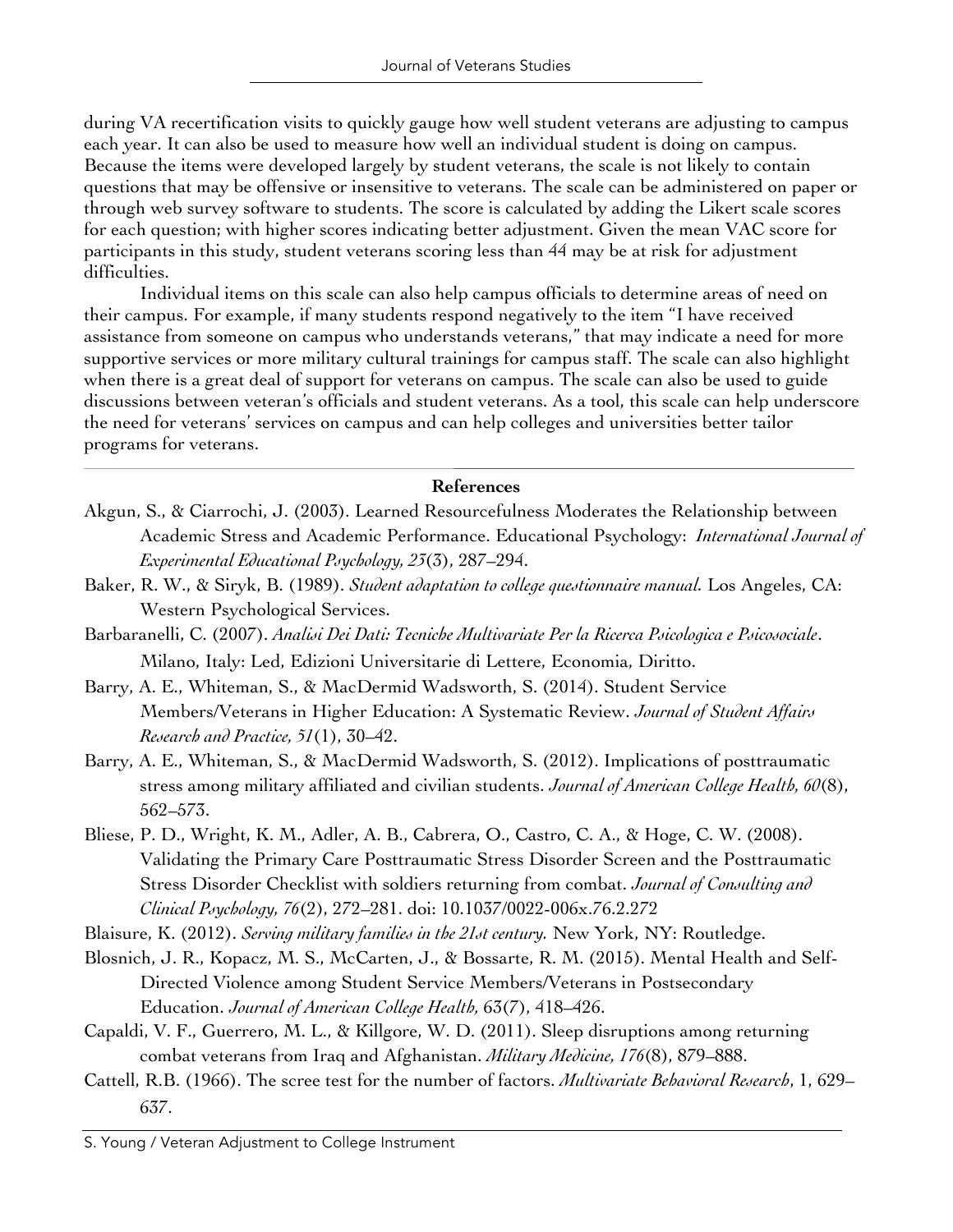- Church, T. E. (2009). Returning Veterans on Campus with War Related Injuries and the Long Road Back Home. *Journal of Postsecondary Education and Disability, 22*(1), 43–52.
- Cole, J.S. & Kim, Y.M. (2013). *Student Veterans/Service Members' Engagement in College and University Life and Education*. American Council on Education Center for Policy Research and Strategy.

Defense and Veterans Brain Injury Center (2016). *TBI Basics.* Retrieved from http://dvbic.dcoe.mil/

- Department of Veterans Affairs. (2013). *One Million Now Benefit from Post-9/11 GI Bill: Over \$30 Billion in Benefits for Veterans, Servicemembers, Families* [Press Release] Retrieved from:http://www.va.gov/opa/pressrel/pressrelease.cfm?id=2490
- Di, N. G. M. (2008). Stressors afflicting families during military deployment. *Military Medicine, 173*(5), v–vii.
- Dillman, D. A., Phelps, G., Tortora, R., Swift, K., Kohrell, J., Berck, J., & Messer, B. L. (2009). Response rate and measurement differences in mixed-mode surveys using mail, telephone, interactive voice response (IVR) and the Internet. *Social Science Research, 38*(1), 1-18. doi: 10.1016/j.ssresearch.2008.03.007
- Durdella, N., & Kim, Y. K. (2012). Understanding patterns of college outcomes among student veterans. *Journal of Studies in Education, 2*(2), 109–129.
- Edwards, J.R. & Cooper, C.L. (1990). The person-environment fit approach to stress: recurring problems and some suggested solutions. *Journal of Organizational Behavior, 11*(4), 293–307.
- Elliot, M., Gonzalez, C., & Larsen, B. (2011). U.S. military veterans transition to college: Combat PTSD and alienation on campus. *Journal of Student Affairs Research and Practice, 48*(3), 279–296.
- Engle, J. (2007). Postsecondary access and success for first-generation college students. *American Academic*, *3*, 25–48.
- Feldt, R. C., & Koch, C. (2011). Reliability and construct validity of the college student stress scale. *Psychological Reports, 108*(2), 660–666.
- Forbes, D., Creamer, M., & Biddle, D. (2001). The validity of the PTSD checklist as a measure of symptomatic change in combat-related PTSD. *Behaviour Research and Therapy, 39*(8), 977–986.
- Guay, S., Billette, V., & Marchand, A. (2006). Exploring the links between posttraumatic stress disorder and social support: processes and potential research avenues. *Journal of Traumatic Stress, 19*(3), 327–338.
- Kane, M., Trochim, W. M. K., & (2007). *Concept mapping for planning and evaluation*. Thousand Oaks, CA: Sage Publications.
- Kline, P (2000). *The Handbook of Psychological Testing.* Florence: Psychology Press, 2000.
- Lewin, K. (1938). *The Conceptual Representation and Measurement of Psychological Forces*. Durham, NC: Duke University Press.
- Livingston, W. G., Havice, P. A., Cawthon, T. W., & Fleming, D. S. (2011). Coming home: Student veterans' articulation of college re-enrollment. *Journal of Student Affairs Research and Practice, 48*(3), 315–331.
- Lowe, B., Kroenke, K., Herzog, W., & Grafe, K. (2004). Measuring depression outcome with a brief self-report instrument: Sensitivity to change of the Patient Health Questionnaire (PHQ-9). *Journal of Affective Disorders, 81*(1), 61–66.

S. Young / Veteran Adjustment to College Instrument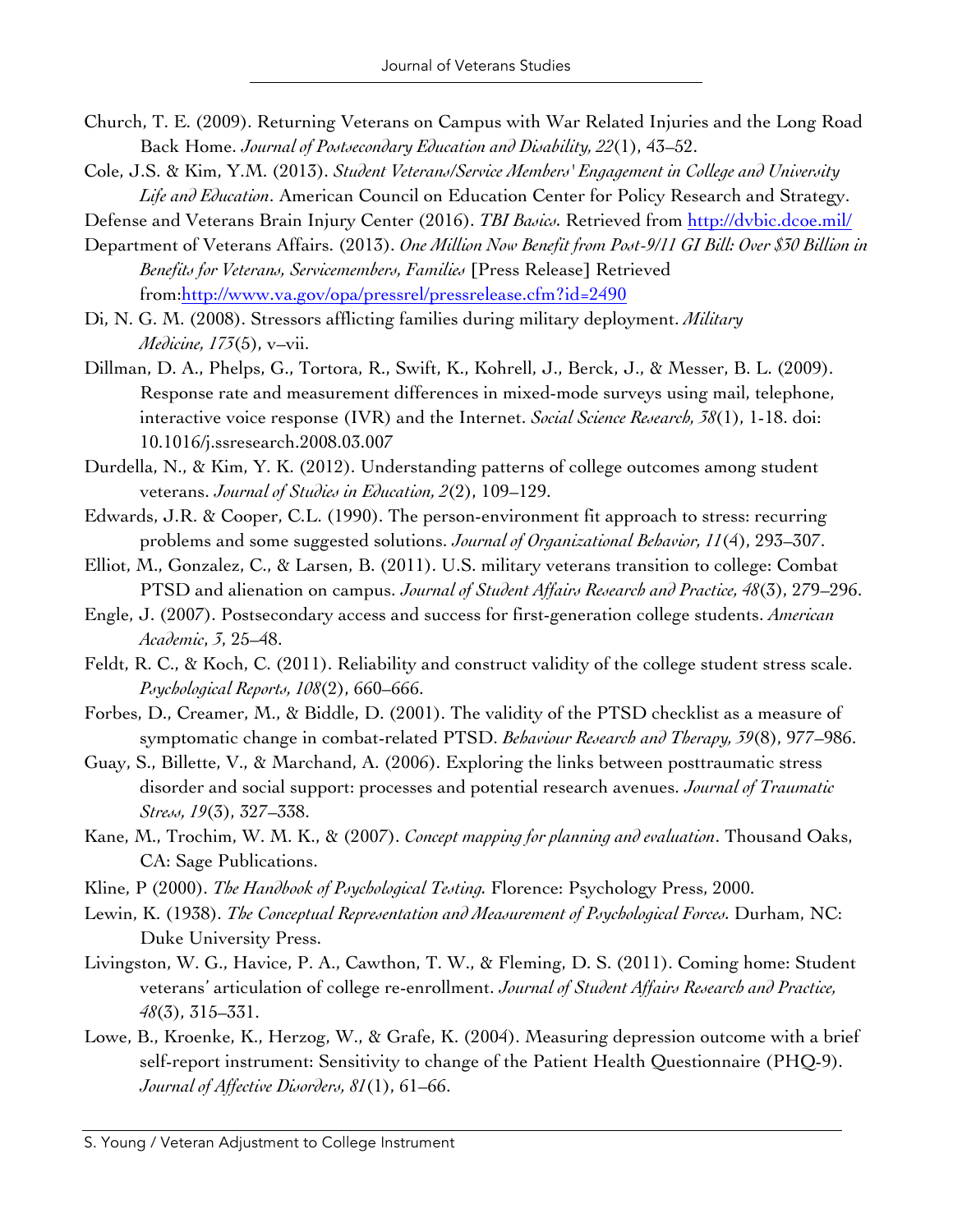Murray, H. (1938). *Explorations in personality*. Boston, MA: Houghton Mifflin.

- Norman, S. B., Rosen, J., Himmerich, S., Myers, U. S., Davis, B., Browne, K. C., & Piland, N. (2015). Student Veteran perceptions of facilitators and barriers to achieving academic goals. *Journal of Rehabilitation Research and Development, 52*(6), 701–712.
- Osborne, N. J. (2014). Veteran Ally: Practical Strategies for Closing the Military-Civilian Gap on Campus. Innovative Higher Education, 39, 3, 247–260.
- Pietrzak, R. H., Johnson, D. C., Goldstein, M. B., Malley, J. C., & Southwick, S. M. (2009). Psychological resilience and postdeployment social support protect against traumatic stress and depressive symptoms in soldiers returning from Operations Enduring Freedom and Iraqi Freedom. *Depression and Anxiety, 26*(8), 745–751.
- Radford, A. W (2009). *Military service members and veterans in higher education: What the new GI bill may mean for postsecondary institutions*. New York, NY: American Council On Education.
- Ross, S. E., Niebling, B. C., & Heckert, T. M. (1999). Sources of Stress Among College Students. *College Student Journal, 33*(2), 312–317.
- Rudd, M. D., Goulding, J., & Bryan, C. J. (2011). Student veterans: A national survey exploring psychological symptoms and suicide risk. *Professional Psychology: Research and Practice, 42*(5), 354–360.
- Rumann, C. B., & Hamrick, F. A. (2010). Student veterans in transition: Re-enrolling after war zone deployments. *The Journal of Higher Education, 81*(4), 431–458.
- Smith-Osborne, A. (2009). Mental health risk and social ecological variables associated with educational attainment for gulf war veterans: implications for veterans returning to civilian life. *American Journal of Community Psychology, 44*, 3–4.
- Steele, J. L. (2010). *Service members in school: Military veterans' experiences using the post-9/11 GI Bill and pursuing postsecondary education*. Washington, DC: American Council on Education.
- Tabachnick, B., & Fidel, L.S. (2001). *Using Multivariate Analysis*. Boston, MA: Allyn and Bacon.
- Terhakopian, A., Sinaii, N., Engel, C. C., Schnurr, P. P., & Hoge, C. W. (2008). Estimating population prevalence of posttraumatic stress disorder: an example using the PTSD checklist. *Journal of Traumatic Stress, 21(3*), 290–300.
- Vacchi, D. T. (May 01, 2012). Considering Student Veterans on the Twenty-First-Century College Campus. *About Campus, 17*(2), 15–21.
- Widome, R., Laska, M. N., Gulden, A., Fu, S. S., & Lust, K. (2011). Health risk behaviors of Afghanistan and Iraq war veterans attending college. *American Journal of Health Promotion, 26*(2), 101–108.

# **Sharon L. Young, LCSW, Ph.D. Assistant Professor, Department of Social Work Western Connecticut State University // youngs@wcsu.edu**

*Authors Note*: The author would like to acknowledge the University of North Carolina Charlotte's Scholar's Retreat for providing editorial support for this paper.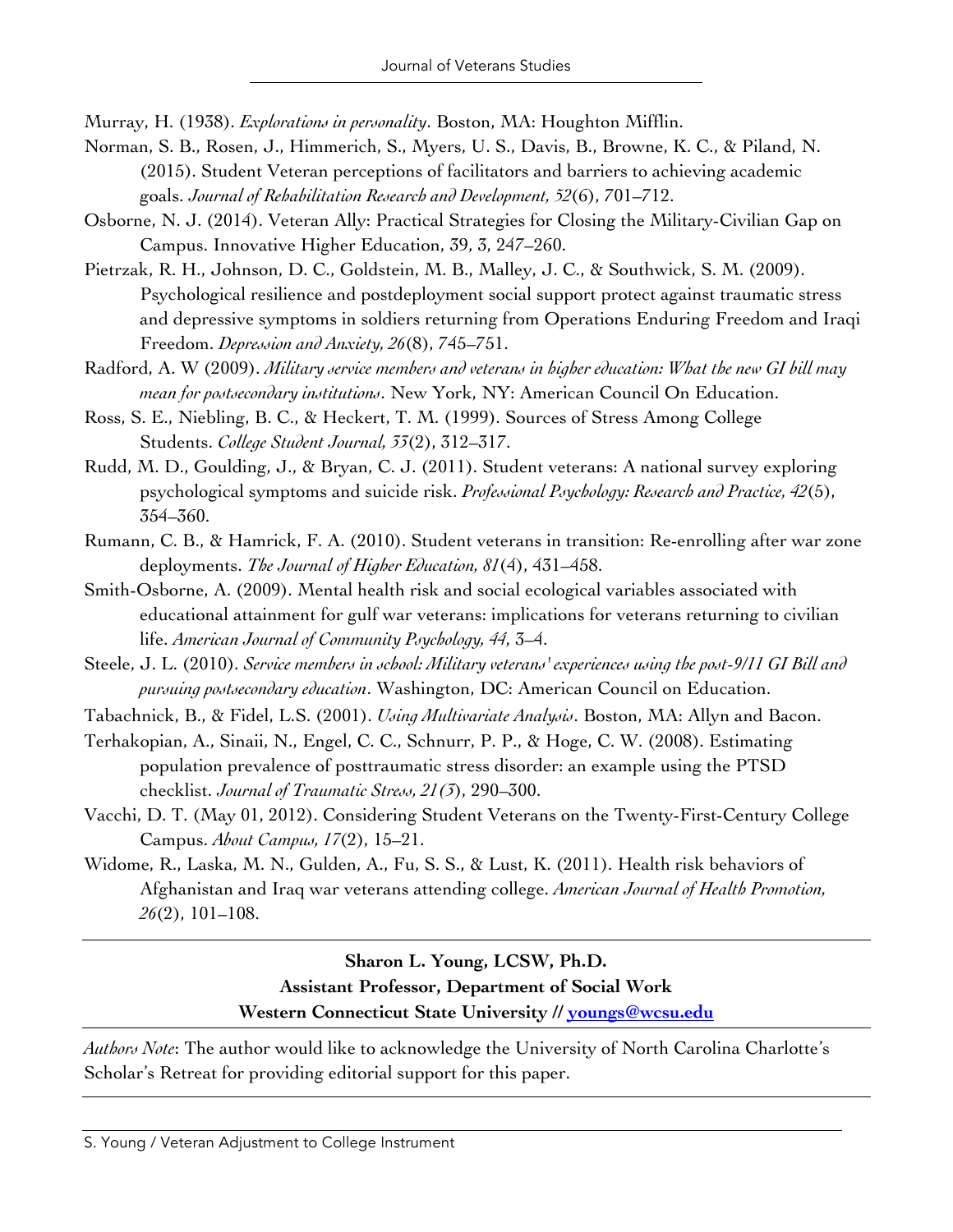### **Appendix A: Veteran Adjustment to College Scale (VAC)**

**Directions:** The scoring range is 12-60, higher scores indicating better adjustment to college. Scores lower than 44 may indicate difficulty with adjustment to college. To score the scale, score each answer as follows, (please note the reverse coded items): Strongly Agree (5), Agree (4), Neutral (3), Disagree (2), Strongly Disagree (1) Reverse Coded Items: 1, 3, 5, and 10. Strongly Agree (1), Agree (2), Neutral (3), Disagree (4), Strongly Disagree (5).

Please circle the degree to which you agree or disagree with the following statements about your college experience.

| different than I actually did while deployed.            |       | 1. It bothers me when people on campus presume that my experience in combat is something     |          |                          |
|----------------------------------------------------------|-------|----------------------------------------------------------------------------------------------|----------|--------------------------|
| Strongly Agree                                           | Agree | Neutral                                                                                      | Disagree | Strongly Disagree        |
|                                                          |       | 2. My campus has a counselor or someone to talk to who understands veterans.                 |          |                          |
| Strongly Agree                                           | Agree | Neutral                                                                                      | Disagree | Strongly Disagree        |
|                                                          |       | 3. The immaturity of some of my classmates makes class more difficult for me.                |          |                          |
| Strongly Agree                                           | Agree | Neutral                                                                                      | Disagree | <b>Strongly Disagree</b> |
|                                                          |       | 4. I have received assistance from someone on campus who understands veterans.               |          |                          |
| Strongly Agree                                           | Agree | Neutral                                                                                      | Disagree | <b>Strongly Disagree</b> |
|                                                          |       | 5. Because of my military experience, I feel like I don't fit in with students on my campus. |          |                          |
| Strongly Agree                                           | Agree | Neutral                                                                                      | Disagree | Strongly Disagree        |
|                                                          |       | 6. I feel like there is somebody on campus to talk to if I needed help.                      |          |                          |
| Strongly Agree                                           | Agree | Neutral                                                                                      | Disagree | Strongly Disagree        |
|                                                          |       | 7. Since I have come to college, I have received the time management or study skills I need. |          |                          |
| Strongly Agree                                           | Agree | Neutral                                                                                      | Disagree | Strongly Disagree        |
|                                                          |       | 8. I feel I have enough support in balancing my family, work and school responsibilities.    |          |                          |
| Strongly Agree                                           | Agree | Neutral                                                                                      | Disagree | Strongly Disagree        |
| 9. I feel prepared to handle the workload in my classes. |       |                                                                                              |          |                          |
| Strongly Agree                                           | Agree | Neutral                                                                                      | Disagree | Strongly Disagree        |
|                                                          |       | 10. Coming from the military, it has been hard to adjust to college.                         |          |                          |
| Strongly Agree                                           | Agree | Neutral                                                                                      | Disagree | Strongly Disagree        |
|                                                          |       | 11. The military has prepared me to handle the stress and responsibility of college.         |          |                          |
| Strongly Agree                                           | Agree | Neutral                                                                                      | Disagree | Strongly Disagree        |
|                                                          |       | 12. Since coming to college, I have made friends with non-veterans on campus.                |          |                          |
| Strongly Agree                                           | Agree | Neutral                                                                                      | Disagree | <b>Strongly Disagree</b> |